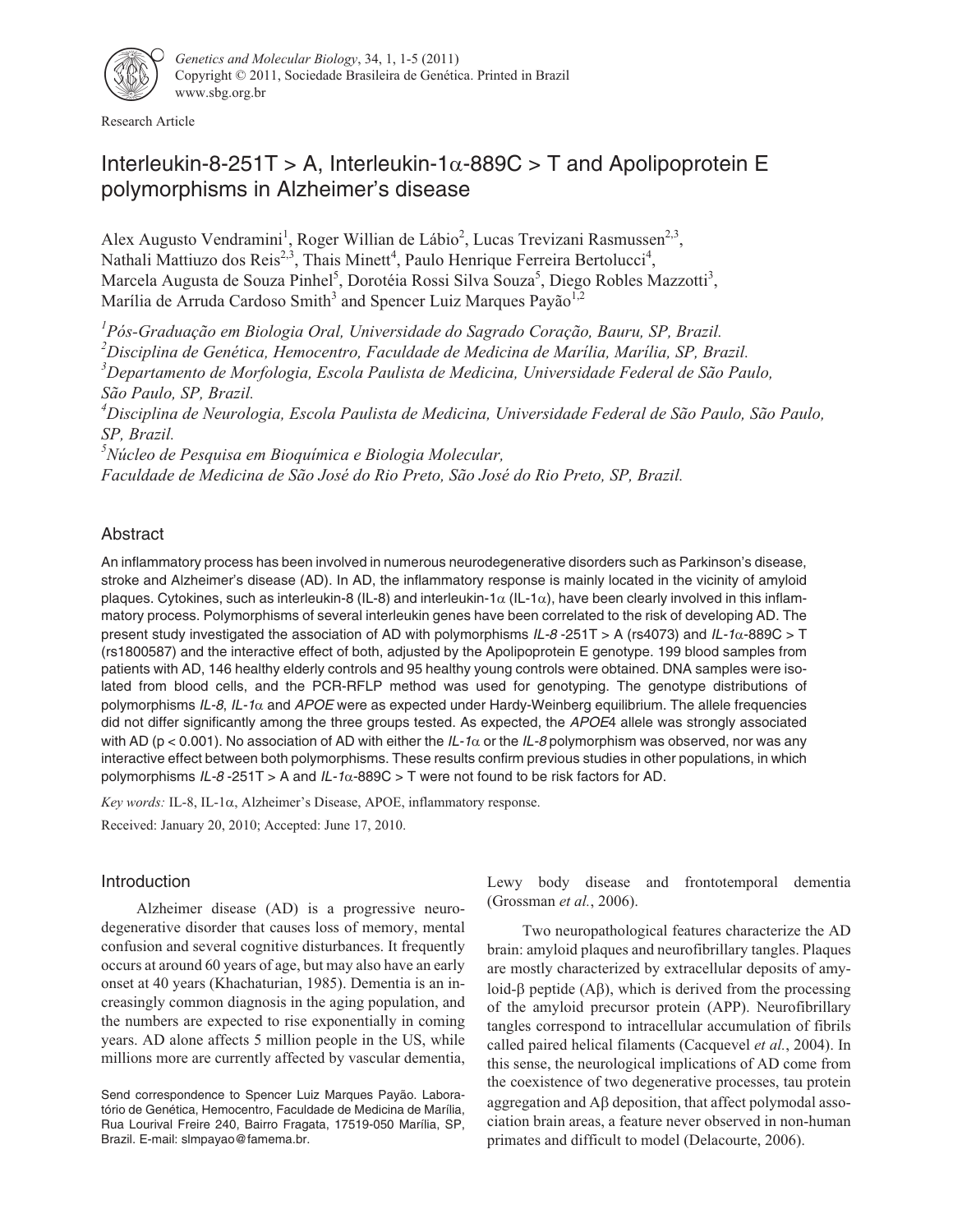Familial early-onset AD is associated with mutations in the APP and presenilin genes, whereas only a polymorphic variation at the apolipoprotein E (APOE) locus, the  $\varepsilon$  4 allelic form has so far been firmly established as a genetic risk factor for late-onset familial and sporadic AD. However, these genetic risk factors only account for about 30-50 percent of all cases of AD. Thus, an interaction between genetic, biological and environmental factors might account for most AD cases, by promoting inflammatory reactions, particularly those mediated by the release of interleukin-1 $\alpha$  $(IL-I\alpha)$  from microglial cells of the brain (Hayes *et al.*, 2004).

Infection or injury of the body results in inflammation. A hallmark of this response is the recruitment of neutrophils from the blood to the injured tissue. This process could be directed by chemotactic polypeptides, the socalled chemokines (Zlotnik and Yoshie, 2000). Chemokines are low-molecular-weight chemotactic cytokines that have been shown to play an important role in early inflammatory events (Baggiolini *et al.*, 1994). So far, microglial cells were shown to display an increased migratory response to  $\beta$  chemokines, including monocyte chemotactic protein 1 (MCP-1), suggesting that these molecules may play an important role in the trafficking of mononuclear phagocytes within the brain (Peterson *et al.*, 1997). It is widely accepted that chronic inflammatory reaction plays an important role in the pathogenesis of AD, and a variety of inflammatory factors, including cytokines and chemokines, have been detected in and around plaques and tangles (Galimberti *et al.*, 2006; Pomponi *et al.*, 2008). Moreover, elevated levels of chemokines are demonstrable in the brain in neurodegenerative diseases, such as AD, whereas in healthy brains they are detected at low levels (Galimberti *et al.*, 2006). Thirumangalakudi *et al.* (2008) made an immunohistochemical analysis of activated microglia and astrocytes as neuroinflammation markers, cytokines expression and cognitive alteration in C57/BL6 and low- -density lipoprotein receptor (LDLR) (-/-)-deficient mice fed a fat/cholesterol-rich diet. Their findings link hypercholesterolemia with cognitive dysfunction potentially mediated by increased neuroinflammation and APP processing in a non-transgenic mouse model.

IL-8 enhances the survival of hippocampal neurons*in vitro* and increases the proliferation of glial cells (Araujo and Cotman, 1993). Strong immunoreactivity for CXCR2 (chemokine (C-X-C motif) receptor 2), the IL-8-related receptor, has been demonstrated in both AD and age-matched subjects with non-inflammatory affections of the nervous system. In particular, CXCR2 expression in AD is close to neuritic plaques, surrounding Aβ deposits (Galimberti *et al.*, 2003, 2006). Increased IL-1 expression, in the form of higher tissue concentrations of the IL-1 protein and increased numbers of IL-1 immunoreactive astrocytes, has been demonstrated in the brains of patients with AD and in those elderly individuals with Down syndrome who show

AD-type pathology in their brains (Griffin *et al.*, 1989). Polymorphisms located in the promoter regions of the  $IL$ - $I\alpha$  and  $IL$ - $8$  genes have been widely studied as risk factors for AD. For instance, the  $IL-I\alpha$ -889C > T polymorphism was strongly associated with late-onset AD in samples from two different centers: Indianapolis, IN, USA, and Munich, Germany (Du *et al.*, 2000). However, other studies conducted in different populations did not show this association (Kuo *et al.*, 2003; Tang *et al.*, 2004; Zhou *et al.*, 2006; Dursun *et al.*, 2009; Hu *et al.*, 2009). In addition, Infante *et al.* (2004) reported that neither the presence of the  $IL-I\alpha$ -889 T allele nor the presence of the  $IL-\delta$ -251T > A polymorphism TT genotype was associated with AD in Caucasians originating from a homogeneous population in a limited geographical area in Northern Spain. However, subjects carrying both the *IL-1A* allele T and the *IL-8* TT genotype had about twice the risk of developing AD than subjects without these genotypes.

In the present study, we characterized the *IL-8* -251T  $> A$  and *IL-1* $\alpha$ -889C  $> T$  polymorphisms in AD patients, healthy young and elderly control groups. We also investigated a possible interactive effect between these polymorphisms in the developing of AD, as proposed by Infante *et al.* (2004)

# Materials and Methods

#### Patients and controls

Peripheral blood samples were obtained from 440 Brazilian individuals: 199 AD patients, 146 healthy elderly controls (EC) and 95 healthy young controls (YC).

The sample of AD patients was composed of 87.44% subjects of European origin, 6.80% of Japanese origin and 5.76% of African origin; the sample of elderly controls was composed of 89.78% subjects of European origin, 5.84% of Japanese origin and 4.38% of African origin; and the sample of young controls was composed of 87.65% subjects of European origin, 6.8% of Japanese origin and 4.75% of African origin. Thus, there was no difference in the ethnic distribution of the three groups. The mean age and standard deviation of the samples was:  $73.81 \pm 7.95$  years in the AD group, composed of 68 men and 131 women;  $71.25 \pm 9.02$ years in the EC group, composed of 53 men and 93 women; and  $20.56 \pm 1.64$  years in the YC group, composed of 31 men and 64 women. The AD patients were selected according to the NINCDS-ADRDA criteria for probable AD (McKhann *et al.*, 1984). Vascular dementia was excluded by a Hachinski score of 5 or higher and by neuro-imaging (Hachinski *et al.*, 1975). Patients as well as controls were from São Paulo City, and all subjects gave informed consent for participation in this study, which was approved by the USC (Universidade do Sagrado Coração de Bauru) ethics committee (Protocol number 0110/2004). The control groups were composed of relatives (spouse or children) or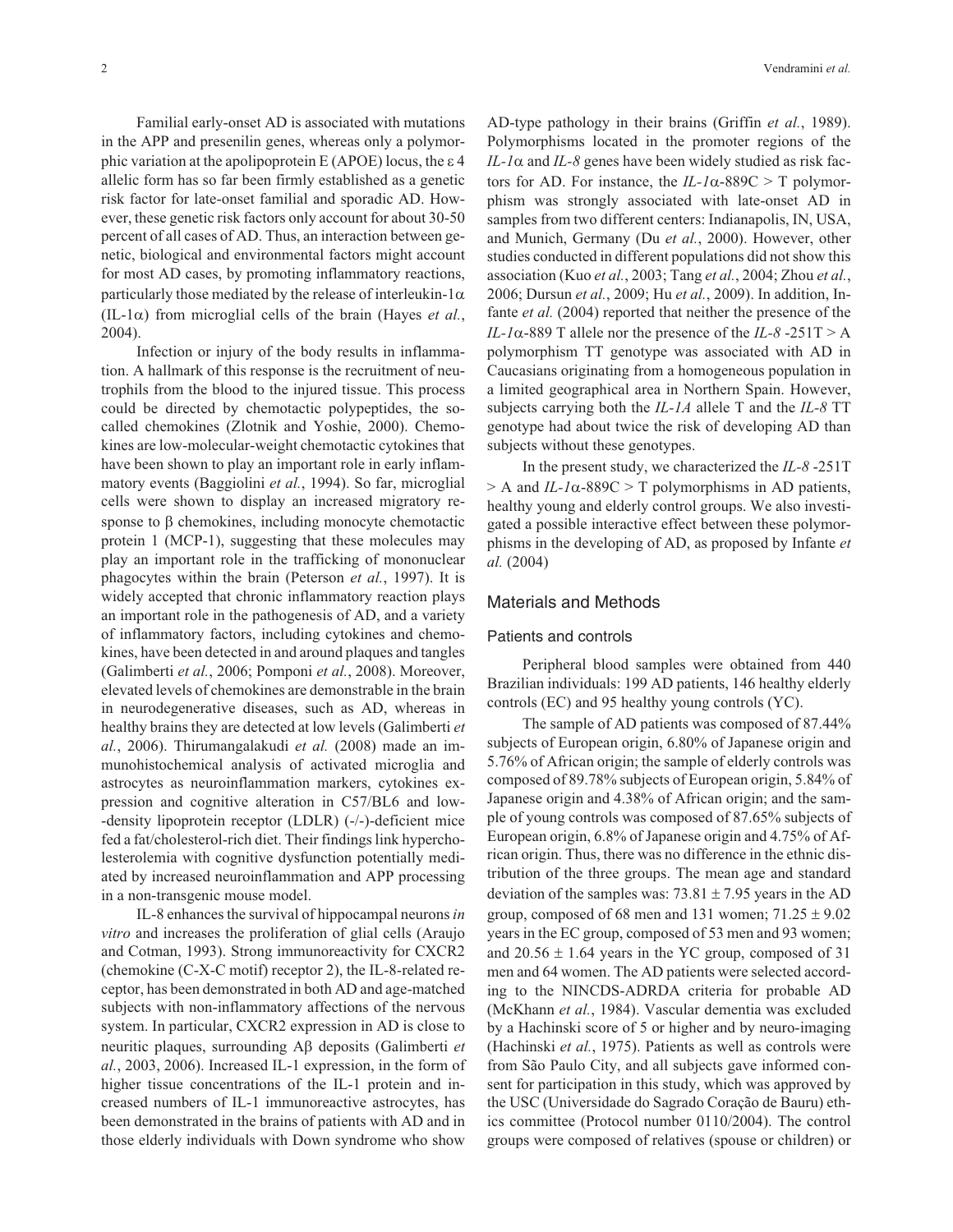friends of the patients. For these groups, exclusion criteria were a history and examination findings suggestive of neurological (seizure, brain trauma with loss of consciousness longer than 15 min, stroke, Parkinson's disease) or psychiatric disease (depression and substance abuse, including alcohol), and evidence of functional decline as shown by a structured questionnaire. All experiments were conducted in accordance with the Declaration of Helsinki.

# Laboratory analysis

Total genomic DNA was extracted from blood samples using a Qiagen extraction kit, according to the manufacturer's instructions.

*IL-8* -251T > A genotyping: *IL-8* -251T > A genotypes were determined using the polymerase chain reaction restriction fragment length polymorphism (PCR-RFLP) method. A 349 bp fragment was amplified from genomic DNA using the forward and reverse oligonucleotides IL-8F1 5'-CAT GAT AGC ATC TGT AAT TAA CTG-3' and IL-8R2 5'-CTC ATC TTT TCA TTA TGT CAG AG-3', respectively, as described previously (Hamajima *et al.*, 2003). PCR conditions involved an initial denaturation step of 94  $\degree$ C/5 min, followed by 30 cycles of 94  $\degree$ C for 45 s, 52 °C for 45 s, 72 °C for1 min, and a final extension step of 72 °C for 7 min. The amplification products were digested with *Mun*I restriction enzyme (Fermentas, Ottawa, ON, Canada), subjected to electrophoresis on a 3% agarose gel, stained with ethidium bromide and analyzed on an Alpha Imager 2200 (Alpha Innotech Corporation, San Leandro, CA, USA). After digestion, three different band combinations were found, viz. a 349 bp fragment (TT genotype), 202 and 147 bp fragments (AA genotype); and 349, 202 and 147 bp fragments (TA genotype).

 $IL-I\alpha-889C > T$  genotyping:  $ILI\alpha-889C > T$  genotypes were also determined using PCR- RFLP. A 194 bp fragment was amplified from genomic DNA using the forward and reverse oligonucleotides IL-1AF1 5'-GCA TGC CAT CAC ACC TAG TT-3' and IL-1AR1 5'-TTA CAT ATG AGC CTT CCA TG-3', respectively, as described previously (Tanriverdi *et al.*, 2006). The PCR conditions included an initial denaturation step of 94 °C for 5 min, followed by 40 cycles of 94 °C for 30 s, 55 °C for 30 s, 72 °C for 30 s, and a final extension step of 72 °C for 7 min. The amplification products were digested with *Nco*I (Fermentas, Ottawa, ON, Canada), subjected to electrophoresis on a 3% agarose gel, stained with ethidium bromide and analyzed on an Alpha Imager 2200 (Alpha Innotech Corporation, San Leandro, CA, USA). After digestion, again three different results were found: a 194 bp fragment (TT genotype); 174 and 20 bp fragments (CC genotype); and 194, 174 and 20 bp fragments (TC genotype). The 20 bp fragments could not be visualized in the agarose gel.

*APOE genotyping:* The *APOE* genotypes were determined by PCR-RFLP using the oligonucleotides and reaction conditions described by Hixson and Vernier (1990).

The amplification products were digested with *Hha*I (Fermentas, Ottawa, ON, Canada), subjected to electrophoresis on a 4% NuSieve® GTG® agarose gel (Cambrex, Rockland, ME, USA), stained with ethidium bromide and analyzed on an Alpha Imager 2000 (Alpha Innotech Corporation, San Leandro, CA, USA).

#### Statistical analysis

The chi-square test was used to compare categorical variables and to test the deviation from the Hardy-Weinberg equilibrium for each polymorphism. A value of p < 0.05 was considered statistically significant, and all tests were two-tailed. Logistic regression was used to investigate the individual relationships and interactive effect between independent variables (carriers versus non-carriers of the  $IL-I\alpha$  T allele, and carriers versus non-carriers of the *IL-8* TT genotype). This approach was based on the findings of Infante *et al.* (2004), who suggested an interactive effect of the *IL-1*A allele and the IL-8 TT genotype. For this analysis, we considered both polymorphisms as dependent variables, and gender, age and APOE genotype groups as co-variables in the model. The crude odds ratio (OR) was calculated considering the AD group genotypes in relation to the genotypes of the elderly and of the young control groups, using gender and age as co-variables. The adjusted odds ratio (OR) by APOE genotype considered three groups of APOE genotypes: 1) E2E2 with E2E3; 2) E3E3; and 3) E3E4 with E4E4, as well as gender and age as co-variables. Ninety-five percent confidence intervals were calculated. The statistical analyses were performed using the SPSS 16.0 package.

# **Results**

Table 1 presents the  $IL-8-251T$  > A and  $IL1\alpha$ -889C > T genotype distributions in the AD, EC and YC subject groups. The APOE genotype distributions among the three subject groups are also shown in Table 1. There were no statistically significant differences concerning gender among the subject groups ( $p = 0.22$ ; data not shown).

The genotype distributions concerning the *IL-8* -251T  $> A$  and the *IL-1* $\alpha$ -889C  $> T$  polymorphism were in Hardy-Weinberg equilibrium in all three subject groups. The *APOE* genotype distribution was also in Hardy-Weinberg equilibrium in the three subject groups. The comparison of the genotype frequency distribution in the AD patients and the EC group did not show any significant difference for either *IL-8*  $-251$ T > A (p = 0.05) or *IL-1*  $\alpha$ -889C > T (p = 0.23). Similarly, no significant difference was found in the comparison between AD patients and the YC group (Table 1).

Logistic regression analysis did not detect an association of AD with any of the polymorphisms individually. An interactive effect of both polymorphisms in our tri-hybrid Brazilian population was not detected (Tables 1 and 2). As expected, logistic regression analysis revealed a strong as-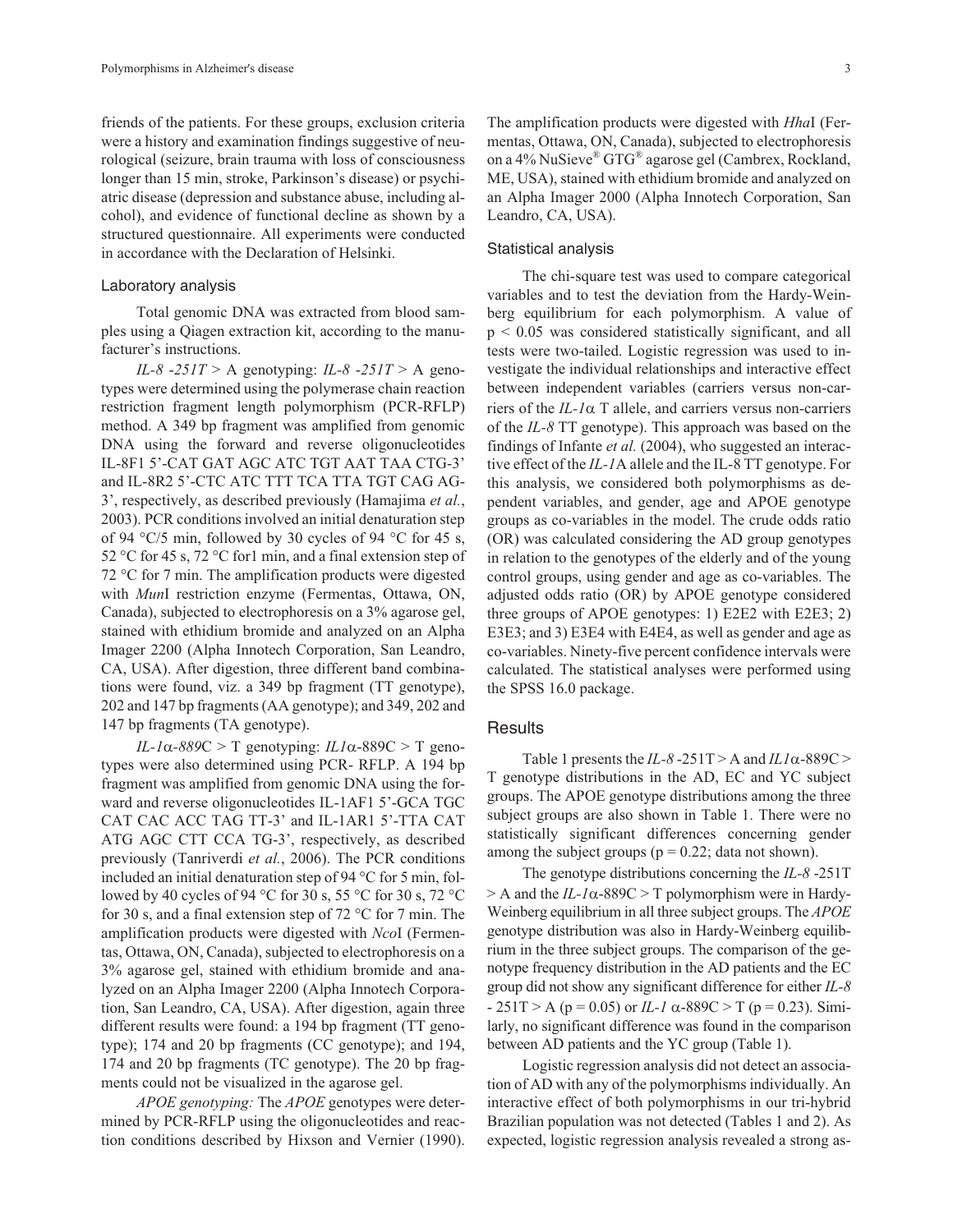**Table 1** - Absolute and relative genotype frequencies of the *IL-8* and *IL-1* α polymorphisms and *APOE* genotypes in an Alzheimer's disease patient group (AD) and in an elderly (EC) and a young (YC) healthy control groups.

| $IL-8-251T > A^*$            | AD           | EC             | YC          |
|------------------------------|--------------|----------------|-------------|
| A/A                          | 47 (23.62%)  | 28 (19.18%)    | $19(20\%)$  |
| T/A                          | 101 (50.75%) | 63 (43.15%)    | 49 (51.8%)  |
| T/T                          | 51 (25.63%)  | 55 (37.67%)    | 27 (28.42%) |
| IL-1α-889C > T <sup>**</sup> |              |                |             |
| C/C                          | 96 (48.24%)  | 78 (53.42%)    | 58 (61.05%) |
| T/C                          | 84 (42.21%)  | 61 (41.78%)    | 30 (31.58%) |
| T/T                          | $19(9.55\%)$ | 7(4.79%)       | 7(7.37%)    |
| <i>APOE</i> genotype         |              |                |             |
| E2/E2                        | $0(0\%)$     | $1(0.68\%)$    | $1(1.05\%)$ |
| E2/E3                        | 11 (5.53%)   | $11(7.53\%)$   | 15 (15.79%) |
| E3/E3                        | 85 (42.71%)  | $117(80.14\%)$ | 55 (57.89%) |
| E2/E4                        | $7(3.52\%)$  | $2(1.38\%)$    | $1(1.05\%)$ |
| E3/E4                        | 78 (39.20%)  | 14 (9.59%)     | 20 (21.05%) |
| E4/E4                        | 18 (9.04%)   | $1(0.68\%)$    | 3(3.17%)    |
| Total                        | 199 (100%)   | 146 (100%)     | 95 (100%)   |
|                              |              |                |             |

\*Chi-square test p value for AD x EC = 0.056; for AD x YC = 0.751. \*\*Chi-square test p value for AD x  $EC = 0.226$ ; for AD x  $YC = 0.120$ .

sociation of the E4 allele in AD patients in relation to the EC (OR = 8.137, 95% CI = 4.569-14.489,  $p < 0.001$ ) and YC (OR = 3.174, 95% CI = 1.850-5.446,  $p < 0.001$ ) groups (data not shown).

# **Discussion**

This study was the first one to investigate a potential association of polymorphisms  $IL-8 - 251T > A$  and  $IL-1\alpha$ - $889C > T$  with AD in a Brazilian population. The genotype distributions of polymorphisms *IL-8*, *IL-1* $\alpha$  and *APOE* in the three subject groups were in Hardy-Weinberg equilibrium. We did not observe an association of *IL-8* -251T > A and/or  $IL-I\alpha$ -889C > T with AD. The findings concerning *IL-8* -251T > A confirmed our previous study with a smaller sample (Vendramini *et al.*, 2007), which did not detect an association of this polymorphism with AD either. Infante *et al.* (2004) also observed a lack of association of polymorphisms  $IL-I\alpha$ -889C > T and  $IL-\delta$  -251T > A with AD. No association of the *IL1-*A polymorphism with AD was also reported in Chinese samples from Taiwan (Kuo *et al.*, 2003), from the Chengdu area (Tang *et al.*, 2004), and in a Han population (Hu *et al.*, 2009). Similarly, the  $IL-I\alpha$ -889C > T polymorphism was not associated with AD either in individuals from the Canary Islands, Spain (Deniz-Naranjo *et al.*, 2008) or in a homogeneous Caucasoid population from northern Spain (Infante *et al.*, 2004).

No interactive effect of the  $IL-I\alpha$ -889T allele and the *IL-8* TT genotype concerning the AD group in relation to EC and YC was detected (Tables 1 and 2). However, our findings differed from those of Infante *et al.* (2004). This discrepancy may be due to the distinct ethnic composition of both populations. As it is well known, the Brazilian population is mainly composed of European, African and Amerindian descendants. Other variables, such as the AD age of onset or another undetectable stratification bias may also be involved.

Our findings concerning the lack of association of *IL8* and *IL1* with AD and of an interactive effect between them were consistent with the great majority of reports from different population samples. Hence, taking together our results with others from the literature, it appears that *IL-8*  $-251T > A$  and  $IL-I\alpha-889C > T$  do not play a major role in the pathogenesis of late-onset AD.

# Acknowledgments

This research was supported by Fundação de Amparo à Pesquisa de São Paulo (FAPESP, Brazil), Grant number -

**Table 2** - Odds ratio (OR) - crude and adjusted by *APOE* genotype – and 95% confidence interval (CI) for interaction between *IL-1*- T allele and *IL-8* TT genotype obtained from logistic regression analysis concerning Alzheimer's disease (AD) and elderly controls (EC), and Alzheimer's disease (AD) and young controls (YC).

| $IL-I\alpha$ T allele    | $IL-8$ TT genotype | AD $(%)$   | EC $(\% )$ | $OR(95\%CI)$           | $p^*$ | $OR(95\%CI)$           | $p^{**}$ |
|--------------------------|--------------------|------------|------------|------------------------|-------|------------------------|----------|
| $\overline{\phantom{a}}$ |                    | 35.70      | 33.60      | 1 (reference)          |       | 1 (reference)          |          |
|                          | $^{+}$             | 12.60      | 19.90      | $0.595(0.312 - 1.136)$ | 0.12  | $0.542(0.277-1.060)$   | 0.07     |
| $+$                      |                    | 38.70      | 28.80      | $1.265(0.750-2.135)$   | 0.38  | $1.110(0.639-1.926)$   | 0.71     |
| $^{+}$                   | $^{+}$             | 13.10      | 17.80      | $0.690(0.359 - 1.328)$ | 0.27  | $0.553(0.278-1.097)$   | 0.09     |
| IL-1 $\alpha$ T allele   | IL-8 TT genotype   | AD $(\% )$ | YC(%)      | $OR(95\%CI)$           | $p^*$ | $OR(95\%CI)$           | $p^{**}$ |
|                          |                    | 35.70      | 42.10      | 1 (reference)          |       | 1 (reference)          |          |
|                          | $^{+}$             | 12.60      | 18.90      | $0.782(0.381 - 1.606)$ | 0.50  | $0.666(0.317-1.401)$   | 0.28     |
| $^{+}$                   |                    | 38.70      | 29.50      | 1.549 (0.867-2.769)    | 0.14  | $1.345(0.737 - 2.455)$ | 0.33     |
| $^{+}$                   | $^{+}$             | 13.10      | 9.50       | $1.628(0.695 - 3.813)$ | 0.26  | 1.174 (0.486-2.838)    | 0.72     |

\*Crude OR. \*\*Adjusted by *APOE* genotypes.